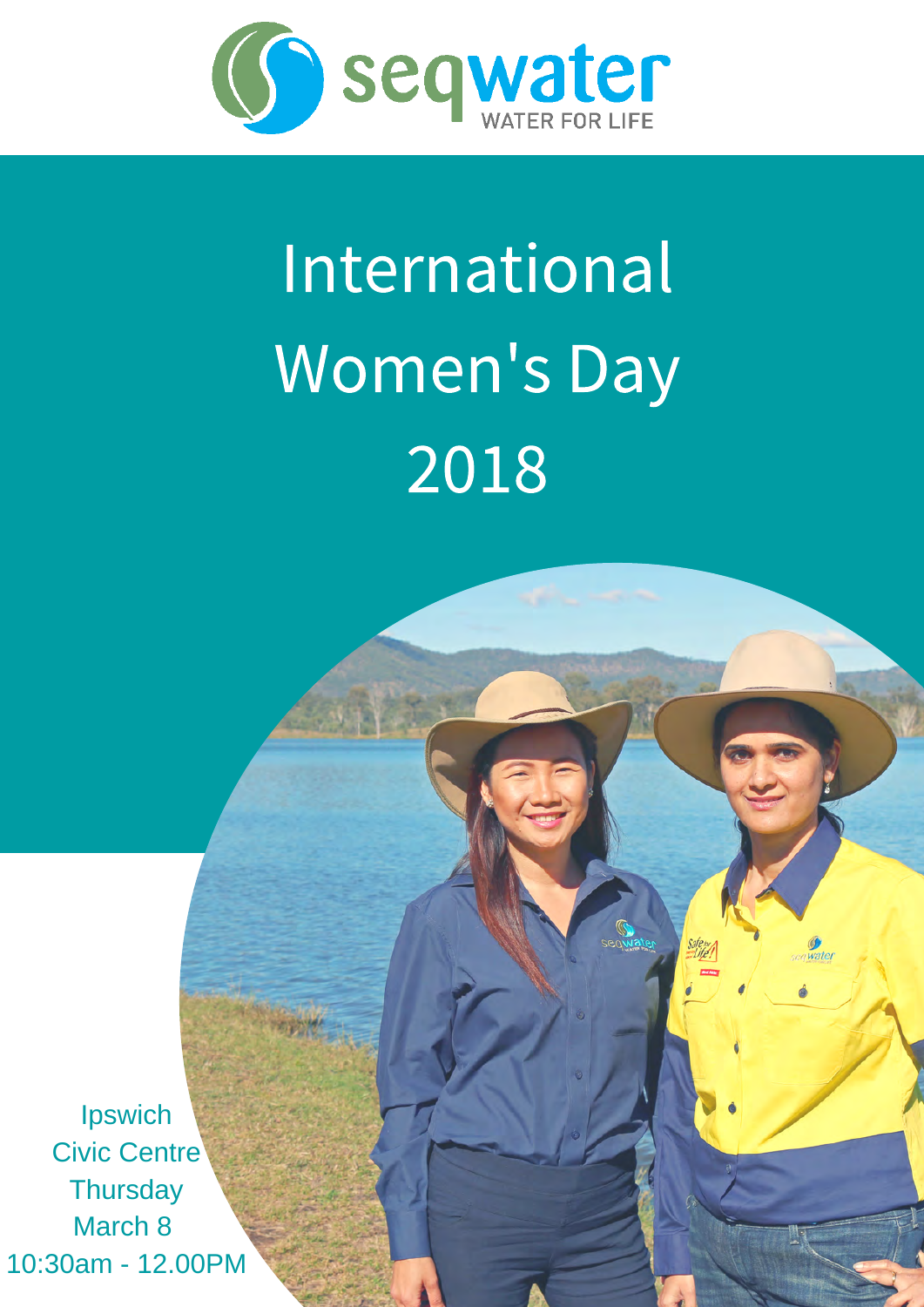



## Key Note Speaker Patrice Brown

CEO, 2016 Telstra Business Women's Queensland Entrepreneur and 2017 Institute of Manager's and Leaders Owner/Entrepreneur Queensland

Company Director CQG Consulting

Patrice is a Corporate Environmental Advisor with almost 30 years' experience in industrial and environmental management. She grew up in country Queensland and with her siblings is an owner of a cattle property in Central Queensland.

Patrice established CQG in 2003 to deliver practical, creative and cost effective solutions to clients throughout Australia and South East Asia. CQG is now one of regional Queensland's leading environmental, planning and engineering consultancies with staff in Brisbane, Gladstone, Rockhampton, Mackay and Townsville.

With a background in agriculture (beef and sugar), qualifications in engineering, science and business and a passion for enabling sustainable development Patrice and her team are sought out to deliver environmental, compliance and development advisory services to a broad range of clients. She is a regular presenter at national and international conferences as an advocate for protecting environmental and cultural values through partnerships and finding better ways of doing things.

Patrice has held various board director roles over the last 20 years including her current membership on the Queensland Premier's Business Advisory Council and the CQUniversity Council, and previously a nonexecutive director for the Gladstone Area Water Board as well as several other director roles for State, Federal and not-for-profit economic development boards.